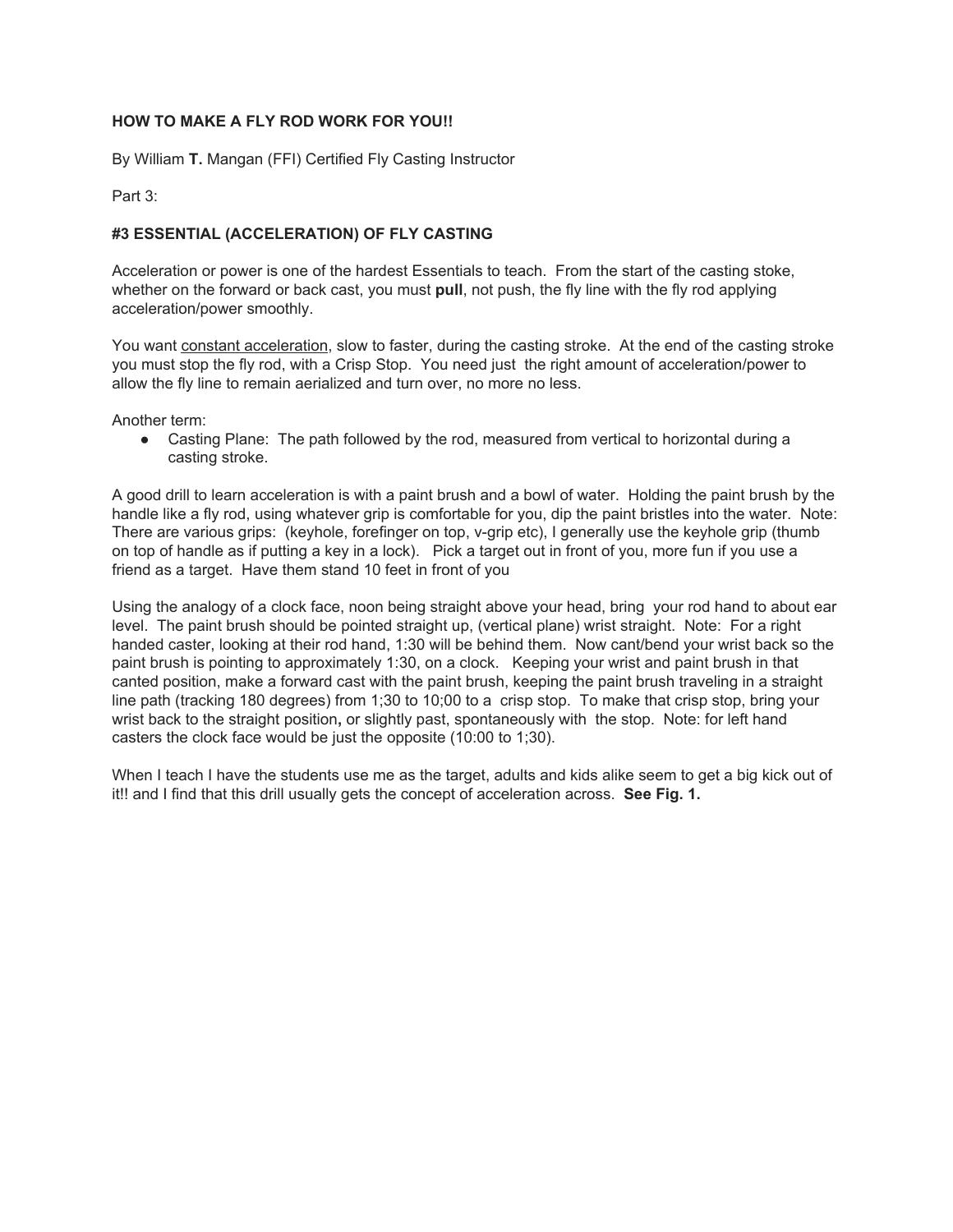

Fig. 1, Notice the narrow loop of water coming of the end of the paint brush. This is the same **"Acceleration" and "Crisp Stop" needed, when fly casting to make a narrow (SLP) loop.**

By know I'm sure you have noticed I have stated "Crisp Stop" numerous times and you will see it again, because it is that important with casting. The harder or crisper you stop the fly rod, at the end of the casting stroke, the narrower (tighter) the loop formation will be. Try this simple exercise. Keeping the fly rod approximately at a (45 degree casting plane) to the ground, reach back with the fly rod, with about 10 feet of fly line outside/beyond the rod tip, line taut (no slack). Have your non rod hand outstretched perpendicular, at a right angle, to your body. Now pull your rod hand with fly rod in a straight path into the palm of your non rod hand**,** stopping the rod hand, which will cause a crisp stop. " Like hitting a brick wall **See Fig. 2.**